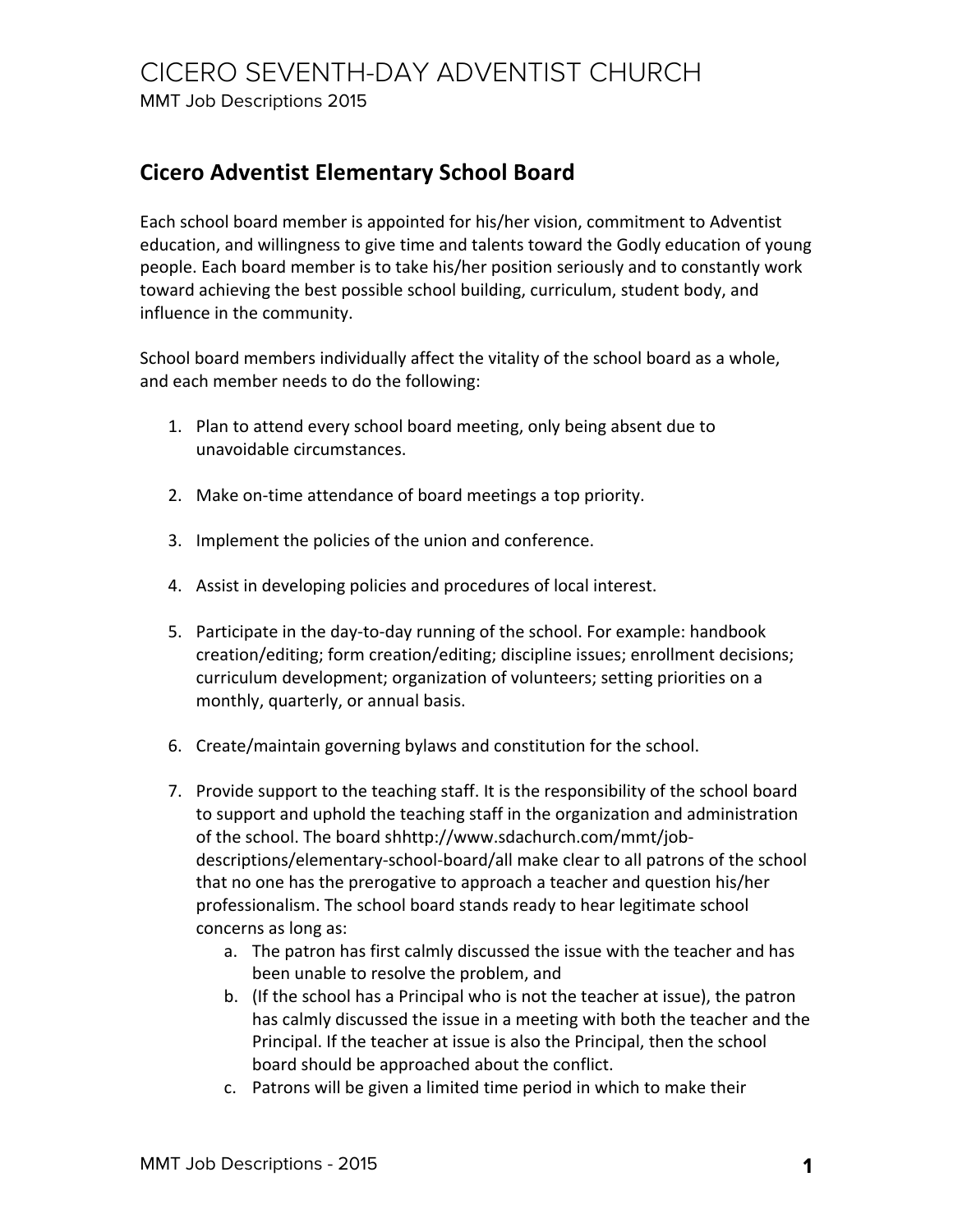concerns known during a board meeting.

- 8. Overtly seek to follow the peacemaking model and maintain a cohesive working environment with all school board members.
- 9. Work with the Home & School Association for development and enrichment of the school program and educational/recreational enhancements.
- 10. Participate in the hiring process for conference hires (teachers) and local hires (janitorial, secretary, etc.)
- 11. Participate in the process of school evaluation as scheduled by the conference office of education or regional accrediting agencies.
- 12. Oversee the school's internet website.
- 13. Create the school calendar in cooperation with the conference office of education.
- 14. Approve school functions/trips.
- 15. Be "first volunteers" for manual work projects at the school. For example: landscaping, renovation, cleaning, organization of workbees.
- 16. Oversee subcommittees of the board. For example: Recruiting Committee, Finance Committee, Website Content Committee, Alumni Weekend Committee, Facility Maintenance Team
- 17. Review/approve monthly financial reports.
- 18. Cooperate with the union and conference office of education in curriculum development.
- 19. Follow generally accepted parliamentary procedures during meetings.
- 20. Visit the school occasionally in order to encourage the teaching staff and express appreciation for what is observed in the classroom. This is a means of becoming personally acquainted with the school, its work, and its needs. This is not a time for evaluation of the teacher(s) or the teaching process. Teacher evaluation is the responsibility of the conference education superintendent.
- 21. Act on pupil application. All applications are to be made through the Principal's